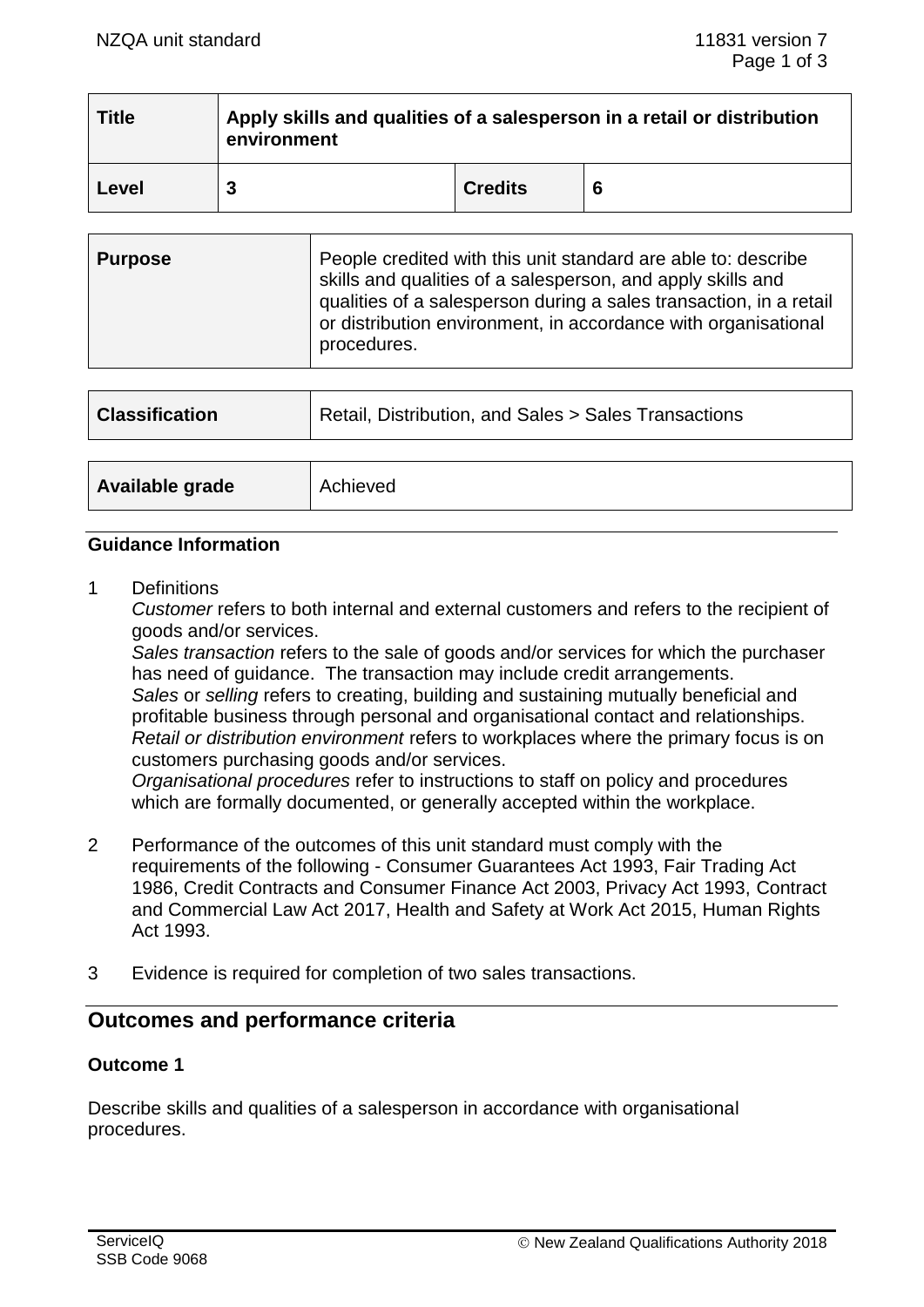### **Performance criteria**

- 1.1 Communication skills relevant for selling are described.
	- Range skills may include but are not limited to  $-$  explaining, demonstrating, questioning, listening, matching body language, giving information, giving feedback, problem solving, handling conflict, handling objections, providing finance information, farewelling customers.
- 1.2 Selling skills are described.
	- Range skills may include but are not limited to  $-$  approaching customers, identifying needs, recognising buying motives, turning features into benefits, recommending options, use of selling aids, recognising buying signals, closing sales, making add-on sales, upselling, warranty interpretation, receiving payments, completing sales documentation, wrapping and packing products, closing sales transactions, organising deliveries, following up sales.
- 1.3 Self-management skills relevant for selling are described.
	- Range skills may include but are not limited to managing time, handling objections, handling stress, managing demands, personal hygiene.
- 1.4 Personal qualities relevant for selling are described.
	- Range gualities may include but are not limited to  $-$  courtesy, friendliness, honesty, positive attitude, customer focus, reliability, motivation, initiative, product and/or service knowledge, adherence to legislative requirements, sensitivity to customers with special needs, meeting the needs of customers with disabilities as defined by the Human Rights Act.

### **Outcome 2**

Apply skills and qualities of a salesperson during a sales transaction in accordance with organisational procedures.

### **Performance criteria**

- 2.1 Communication skills are demonstrated.
- 2.2 Selling skills are demonstrated.
- 2.3 Self-management skills are demonstrated.
- 2.4 Personal qualities are demonstrated.